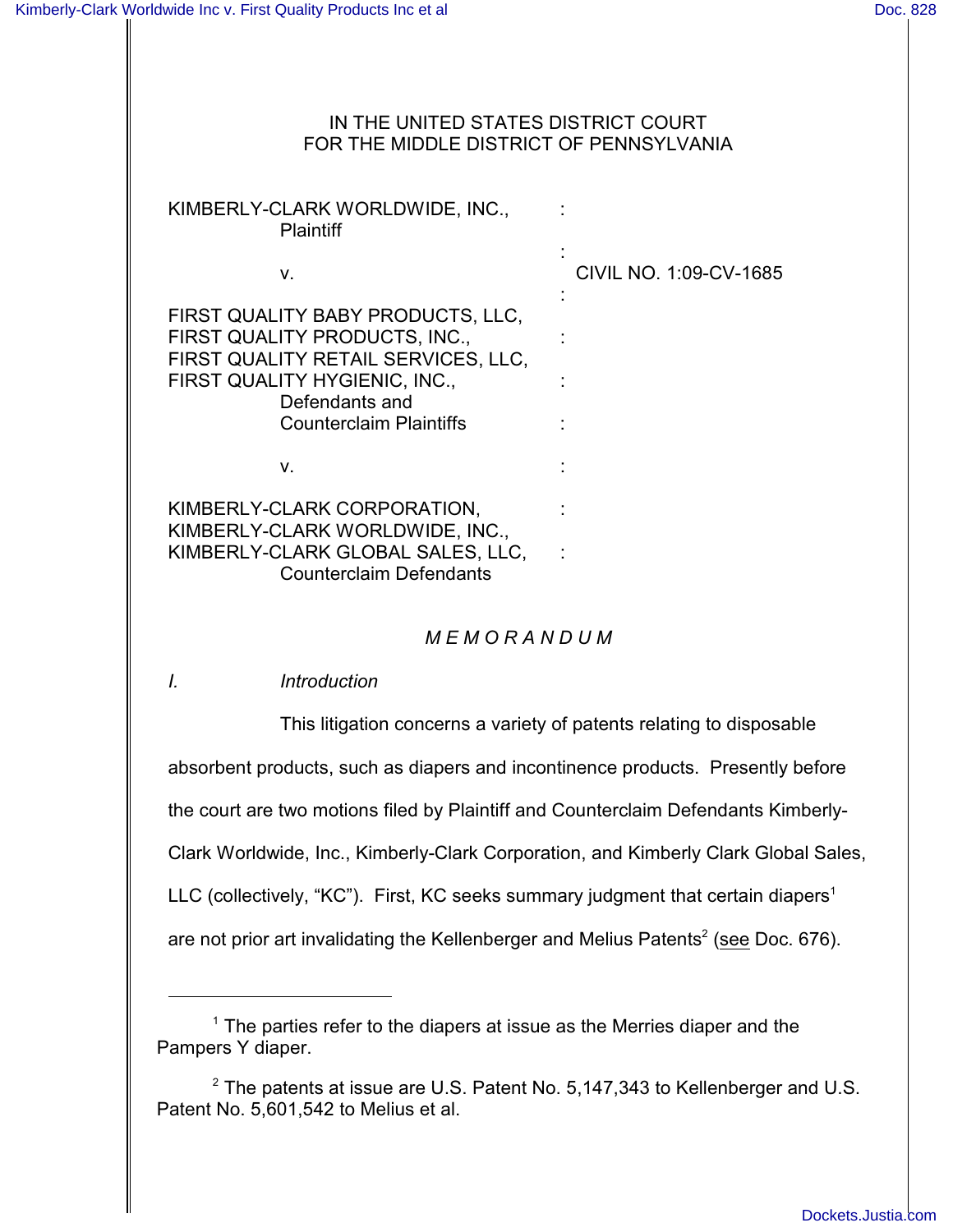Second, KC has filed a motion in limine and motion to strike (Doc. 748) requesting that we preclude and strike certain evidence—evidence upon which Defendants and Counterclaim Plaintiffs First Quality Baby Products, LLC, First Quality Products, Inc., First Quality Retail Services, LLC, and First Quality Hygienic, Inc. (collectively, "FQ") relied, in FQ's opposition to KC's pending summary judgment motion.

Both of these motions are now ripe for our review. We consider the motions simultaneously because a favorable ruling on the motion in limine and motion to strike could affect the body of evidence that we consider in ruling on the summary judgment motion. For the reasons that follow, we will grant the motion in limine in part and deny it in part, and we will deny the motion for partial summary judgment.

### *II. Background*

In February 2009, FQ filed a complaint in this court for a declaratory judgment, but we dismissed that complaint for lack of subject matter jurisdiction. Prior to our dismissal, however, Plaintiff Kimberly-Clark Worldwide, Inc. ("KC") filed this patent infringement action in the U.S. District Court for the Northern District of Texas, which was then transferred from Texas to this court. Among other claims, KC accuses FQ of infringing the Kellenberger and Melius Patents. $^3$  FQ denies infringement and contends these patents are invalid.

<sup>&</sup>lt;sup>3</sup> Specifically, KC asserts infringement of Kellenberger Patent Claims 1, 2, 7-9, 12, 20, 21, 24, 30, 41, 42, and 44, and Melius Patent Claims 16-19, 22, 23, 25, 73, 74, 79, 83, 84, and 88.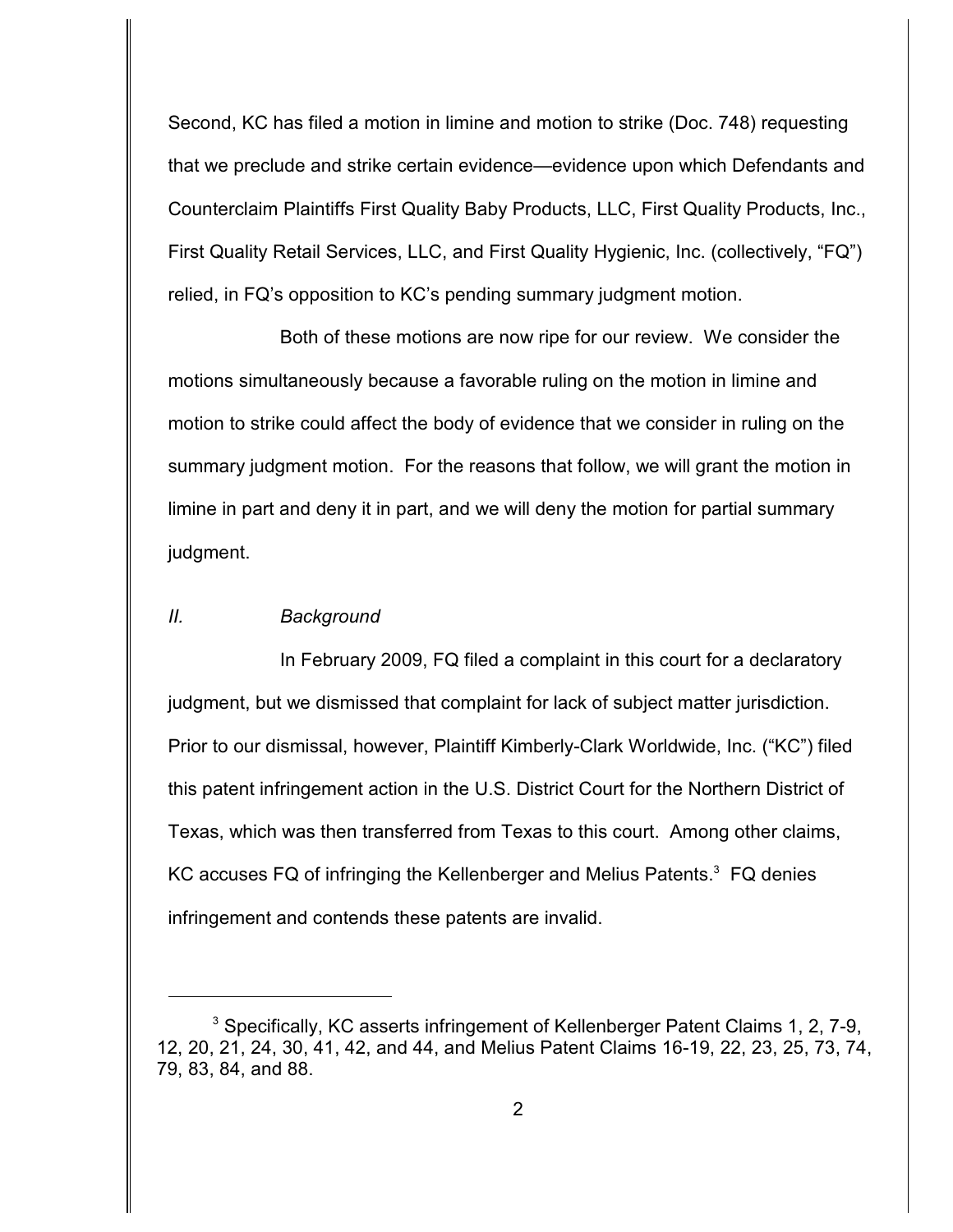#### *A. Motion in Limine and Motion to Strike*

Rule 37(c)(1) of the Federal Rules of Civil Procedure provides that "[i]f a party fails to provide information or identify a witness as required by Rule 26(a) or (e)," the court may sanction that party, typically by prohibiting it from relying on the undisclosed information or witness, "unless the failure was substantially justified or is harmless." In deciding whether this sanction is warranted, we consider the following factors: "(1) the prejudice or surprise in fact of the party against whom the excluded witnesses would have testified, (2) the ability of that party to cure the prejudice, (3) the extent to which waiver of the rule against calling unlisted witnesses would disrupt the orderly and efficient trial of the case or of other cases in the court, and (4) bad faith or willfulness in failing to comply with the court's order[,]" and we also consider the importance of the testimony at issue. Meyers v. Pennypack Woods Home Ownership Ass'n, 559 F.2d 894, 904-05 (3d Cir. 1977), overruled on other grounds by Goodman v. Lukens Steel Co., 777 F.2d 113 (3d Cir. 1985).

#### *B. Motion for Summary Judgment*

Rule 56(a) provides that summary judgment should be granted "if the movant shows that there is no genuine dispute as to any material fact and the movant is entitled to judgment as a matter of law." FED. R. CIV. P. 56(a). We will examine the motion under the well-established standard. See, e.g., Meditz v. City of Newark, 658 F.3d 364, 369 (3d. Cir. 2011). "Once the moving party points to evidence demonstrating no issue of material fact exists, the non-moving party has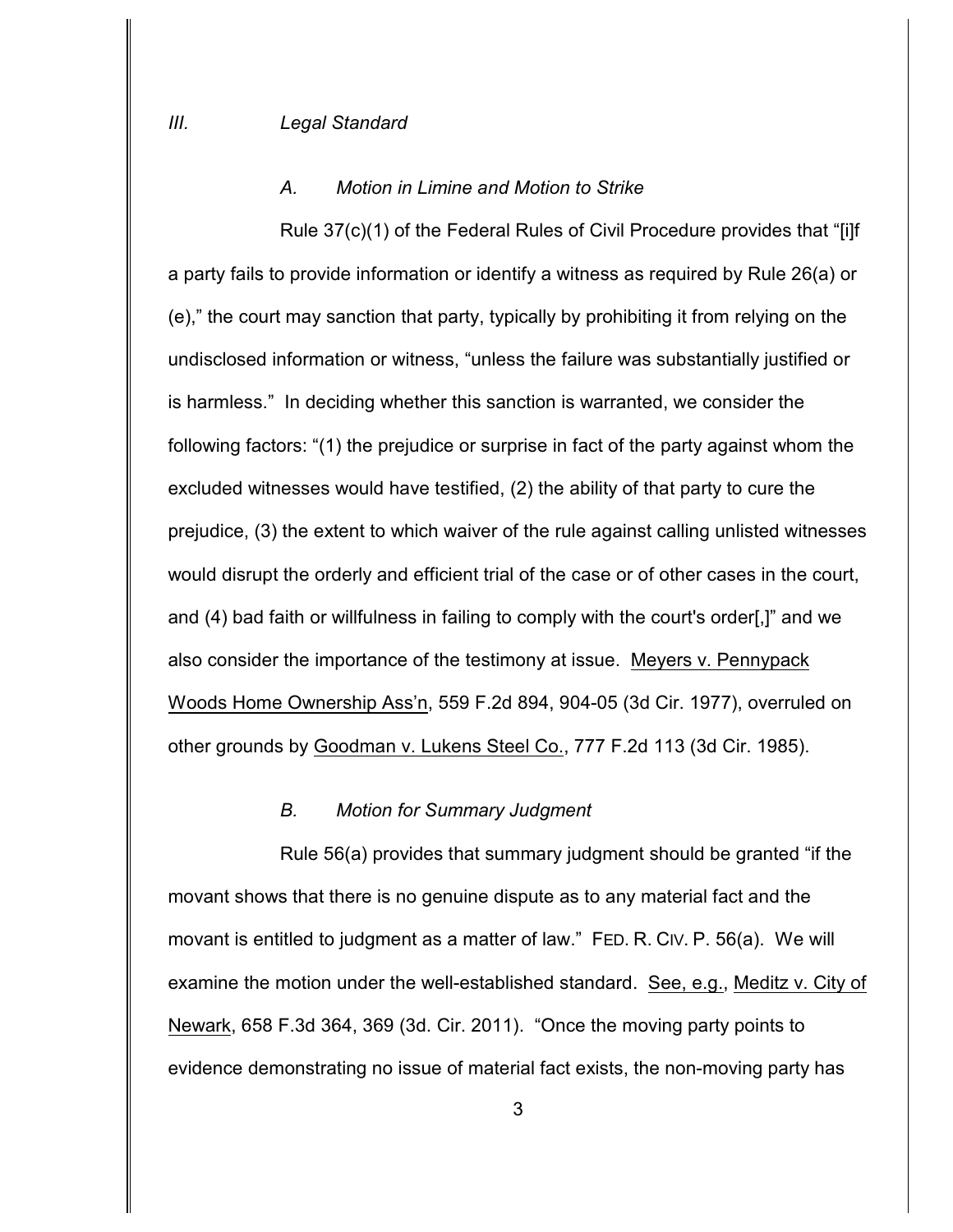the duty to set forth specific facts showing that a genuine issue of material fact exists and that a reasonable factfinder could rule in its favor." Id. (quoting Azur v. Chase Bank, USA, Nat'l Ass'n, 601 F.3d 212, 216 (3d Cir. 2010)). The court must credit the nonmovant's evidence and draw "all justifiable inferences" in its favor. Id.

Patent claims are presumed to be valid, and the party alleging invalidity bears the burden of proving it by clear and convincing evidence. 35 U.S.C. § 282; Microsoft Corp. v. i4i Ltd. P'ship, \_\_\_ U.S. \_\_\_, 131 S. Ct. 2238, 2242 (2011). Accordingly, in order to show that a patent is invalid as a result of prior art, the party challenging the patent must prove by clear and convincing evidence that the alleged invalidating reference is, in fact, prior art. Mahurkar v. CR Bard, Inc., 79 F.3d 1572, 1576 (Fed. Cir. 1996). Under 35 U.S.C. § 102, there are several events that could establish prior art—for instance, the alleged invalidating reference could be patented, or publicly used or sold. If one of these events occurred prior to the effective filing date of a patent, then the patent may be held invalid as a result of the prior art, unless the patent owner can prove that the patent was reduced to practice<sup>4</sup> on an earlier date. Id. at 1576-77.

 $4$  Reduction to practice is proven by showing that the inventor  $(1)$  constructed an embodiment . . . that met all the claim limitations and (2) determined that the invention would work for its intended purpose." Teva Pharm. Indus. v. Astrazeneca Pharms. LP, 661 F.3d 1378, 1383 (Fed. Cir. 2011). Reduction to practice is a "question of law, based on subsidiary findings of fact." Purdue Pharma L.P. v. Boehringer Ingelheim GmbH, 237 F.3d 1359, 1365 (Fed. Cir. 2001).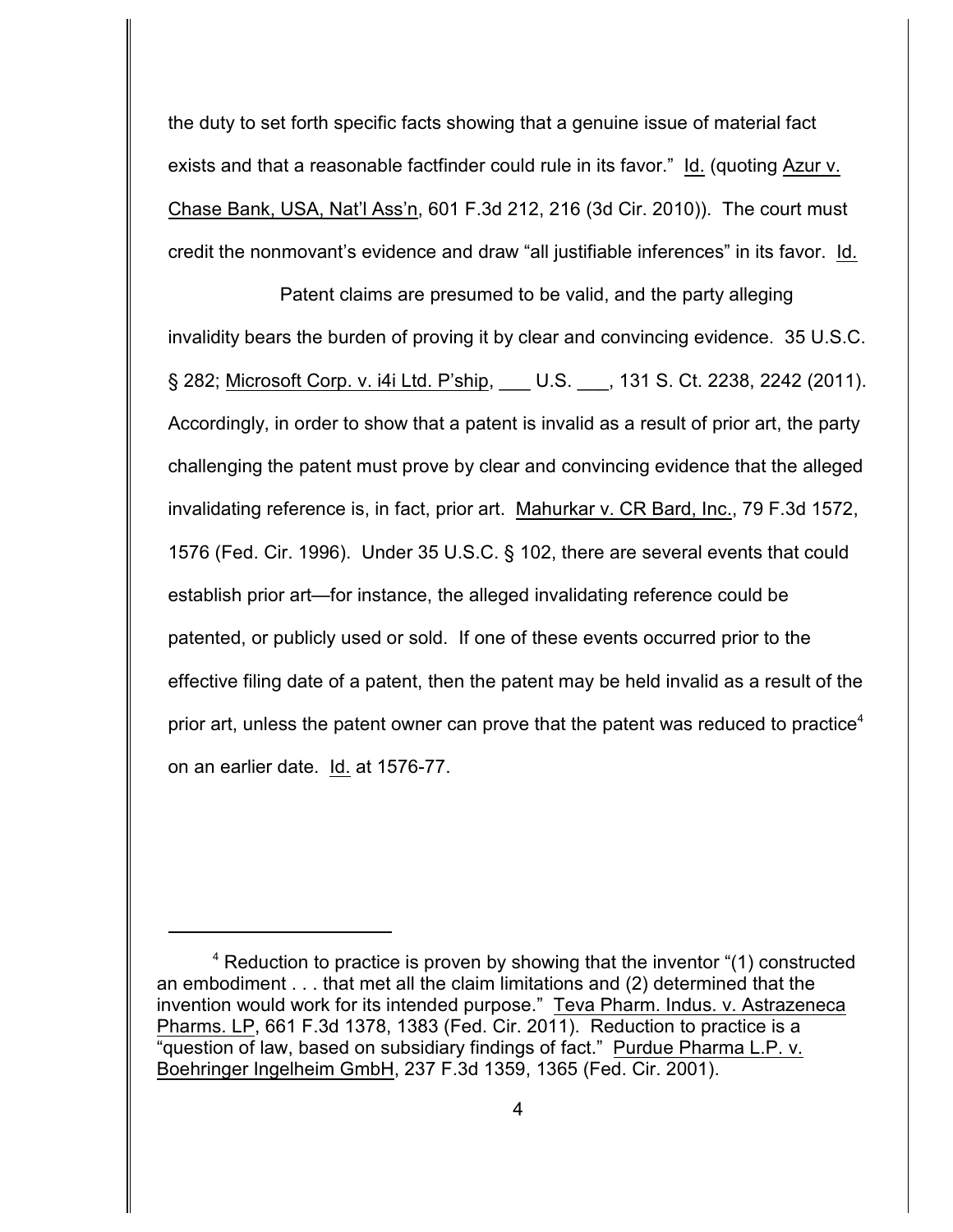## *IV. Discussion*

We will first address KC's motion in limine, which challenges some of the evidence that FQ raised in its opposition to KC's pending motion for summary judgment. KC asks us not only to exclude FQ's evidence at trial, but also to strike it immediately, and not consider it in our summary judgment ruling. See Barndt v. Pa. Dep't of Corr., No. 09-CV-1790, 2011 WL 4830181 at \*4 (M. D. Pa. Aug. 31, 2011) (M.J. Carlson) ("[O]nly evidence which is admissible at trial may be considered in ruling on a motion for summary judgment."). Once we have ruled on the motion in limine and motion to strike, we will then consider whether KC is entitled to summary judgment that the Merries and Pampers Y diapers are not prior art invalidating the Kellenberger and Melius Patents.

### *A. KC's Motion in Limine and Motion to Strike*

In the pending motion in limine and motion to strike, KC asks us to

preclude and strike the following evidence:

(1) At trial, preclude the testimony of Thomas Gove, John Pollaro, William Clemens, Paul Lewis, Erin Howe, and Byrn Hird.

(2) At trial, preclude the introduction of the "Hanson documents"—documents submitted with James Hanson's declaration supporting FQ's opposition to KC's motion for summary judgment of no invalidity of the Kellenberger and Melius Patents.

(3) Strike the declarations of the above witnesses, which FQ submitted in support of its opposition to KC's motion for summary judgment of no invalidity of the Kellenberger and Melius Patents.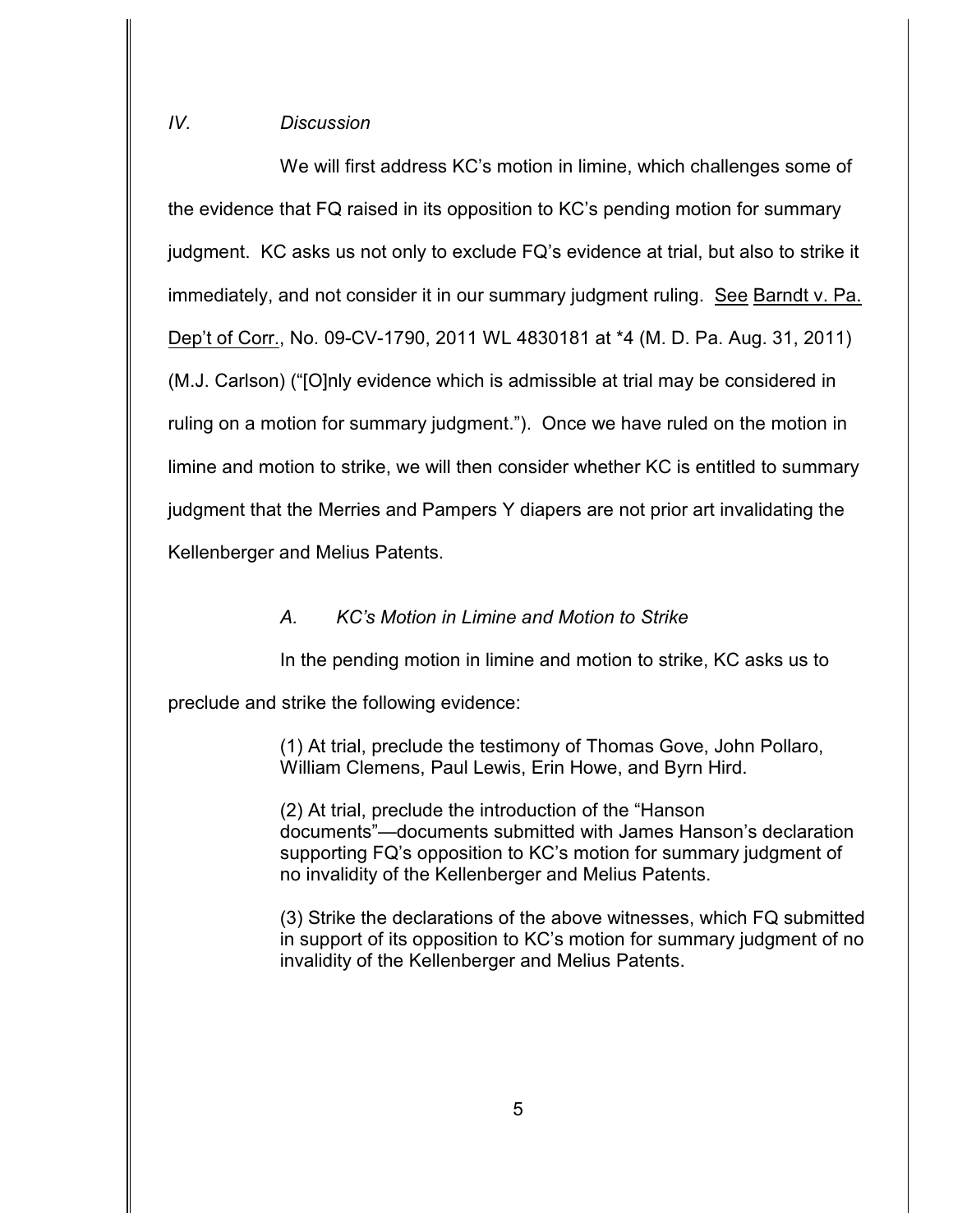KC argues that most of this evidence should be stricken and precluded at trial on the basis FQ failed to identify these witnesses and documents in a timely manner, and its failure to do so is neither substantially justified nor harmless. $5$ 

Fact discovery in this case closed on May 14, 2012, and FQ's deadline for submitting expert reports concerning the alleged invalidity of the Kellenberger and Melius Patents was June 15, 2012. According to KC, FQ did not identify the evidence listed above until January 11, 2013, when it filed its opposition to KC's motion for summary judgment of no invalidity of the Kellenberger and Melius Patents. KC insists that FQ has no justification for failing to produce this evidence sooner, and KC contends that permitting FQ to present this evidence at trial would severely prejudice KC. KC further argues that the only alternative cure would be to reopen fact and expert discovery, which would cause significant delay and prejudice KC. Hence, KC asks that we preclude FQ from relying on this evidence.

In response, FQ argues that this evidence should not be excluded, because KC's claims of surprise and prejudice are not credible. FQ contends that all of the factors set forth in Meyers v. Pennypack Woods Home Ownership Ass'n, 559 F.2d 894, 904-05 (3d Cir. 1977), favor FQ under the circumstances of this case. FQ also indicates that some of the evidence at issue was in some way identified or disclosed earlier than KC contends it was.

 $5$  With respect to Mr. Hird, who was identified in FQ's initial disclosures, KC argues that his testimony should be excluded because it is not based on personal knowledge. KC argues that Mr. Hird's declaration contains expert opinions, but Mr. Hird was not disclosed as an expert.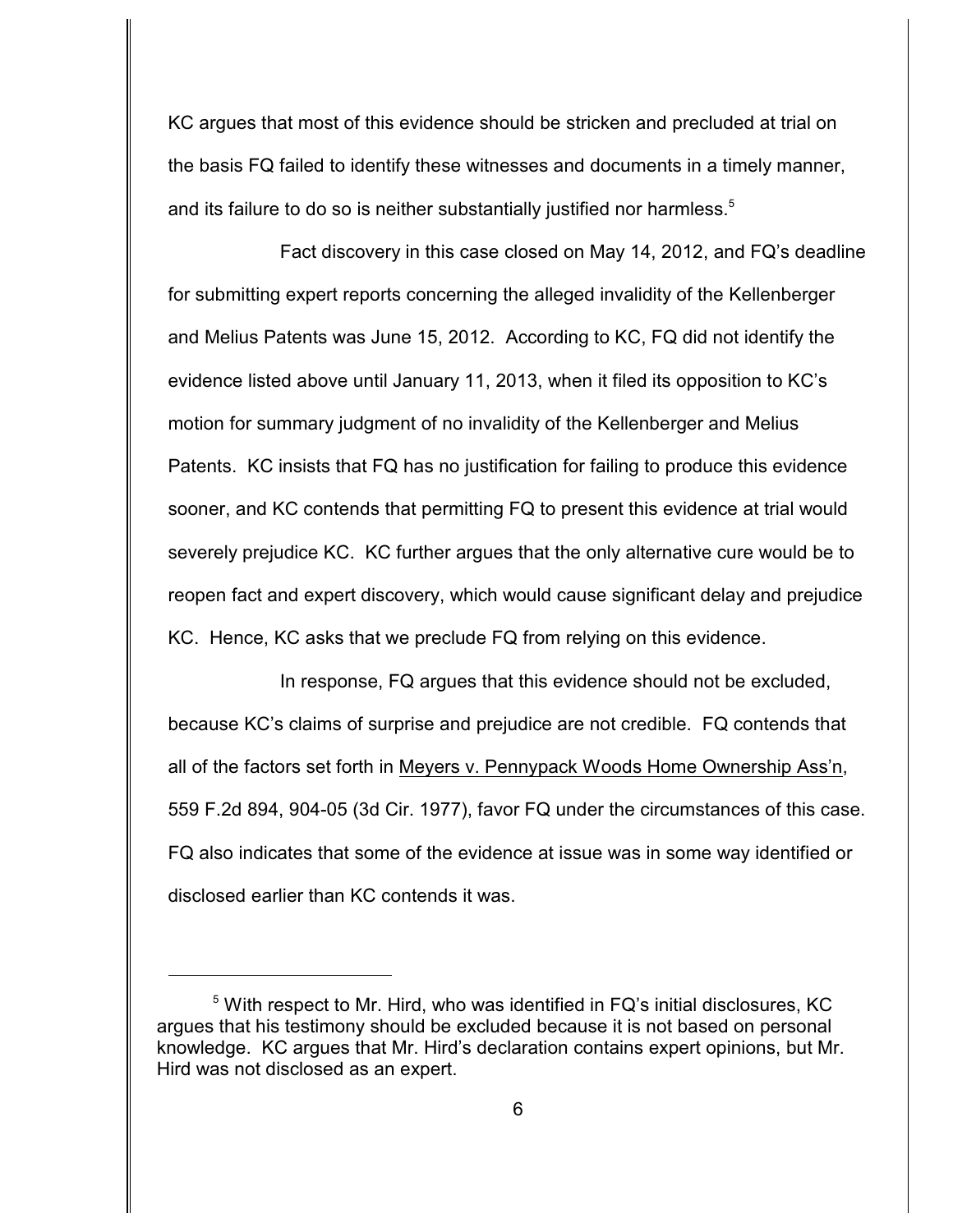We will consider each of the challenged witnesses and documents, examining whether exclusion is warranted, and whether the witnesses' declarations should be stricken from the record before us at summary judgment. We begin by considering the Hanson documents, and we will then turn to the other witnesses' declarations and anticipated trial testimony.

### *1. Hanson Documents*

KC takes issue with two new exhibits $6 \text{ accompanying}$  Hanson's declaration in support of FQ's opposition to KC's motion for summary judgment of no invalidity of the Kellenberger and Melius Patents. According to KC, FQ never previously produced these documents, and KC was unaware of them and had no way to know that FQ would rely on them at trial. KC contends that it is prejudiced because it now has no opportunity to take follow-up discovery, develop rebuttal evidence, or allow its experts to review and opine on the new documents.

In response, FQ notes that the documents at issue were distributed at a convention that KC attended, but KC did not produce them, and therefore, FQ was forced to obtain them from Hanson's company, MTS. This argument seems to imply that KC should have produced the documents; however, FQ does not explain why KC would be obligated to do so. Nor does FQ convince us that the need to procure this evidence from another source substantially justifies its untimely identification of this evidence. As a general matter, it is not uncommon for litigants to seek and

 $6$  KC originally objected to four exhibits, but in its reply brief, KC withdrew its objection to Exhibits 1-2. We note that KC does not object to Hanson himself, because FQ did identify him as a potential witness.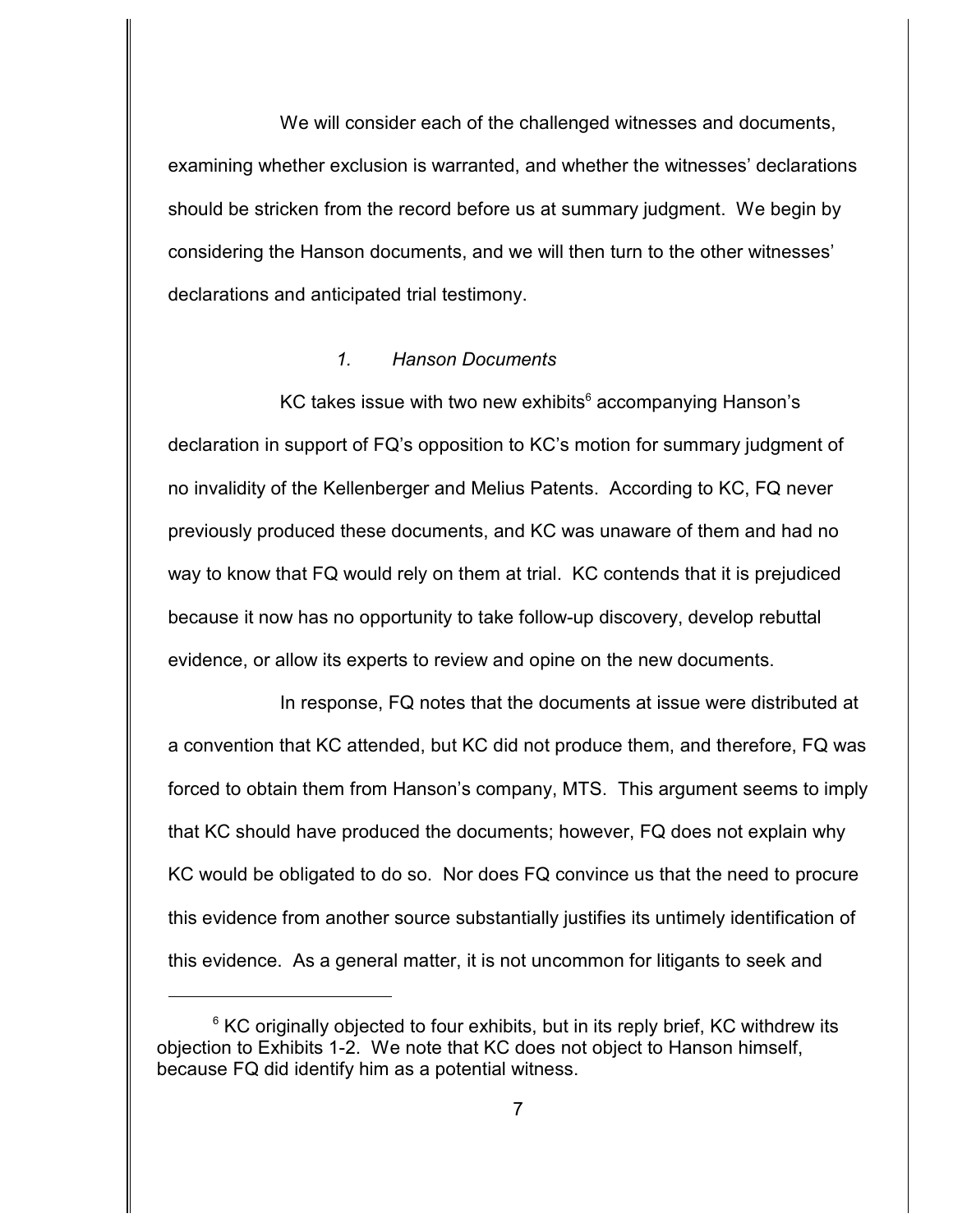gather evidence from sources other than their opposing party in litigation, and FQ does not describe any specific circumstances that presented an unusual hardship in this case. Because FQ's failure to disclose this evidence was not substantially justified, we will examine the Pennypack factors.

We conclude that the first two Pennypack factors favor KC under the circumstances of this case. KC is prejudiced and surprised by the belated production of this evidence, and unable to cure the prejudice at this late juncture. The remaining factors favor FQ. Specifically, with respect to the third factor, we are not persuaded that FQ's belated production of this evidence came so late that it would disrupt trial, because trial is more than four months away, and the parties have not yet identified which claims they will present at trial. The fourth factor—bad faith or willfulness—favors FQ, because we find none. Finally, the fifth factor—the importance of the evidence at issue—also favors FQ slightly. We conclude that the evidence is somewhat important, but not so important that this factor deserves significant weight. Upon consideration of all of these factors, we conclude that it is appropriate to exclude the Hanson documents, because the prejudice and surprise to KC, and KC's inability to cure the prejudice, outweigh the other factors discussed above. Therefore, we will grant KC's motion in limine and motion to strike with respect to these two documents.

### *2. Testimony of Gove, Pollaro, and Clemens*

KC objects to the testimony of Thomas Gove, John Pollaro, and William Clemens, and contends that these witnesses were never identified in any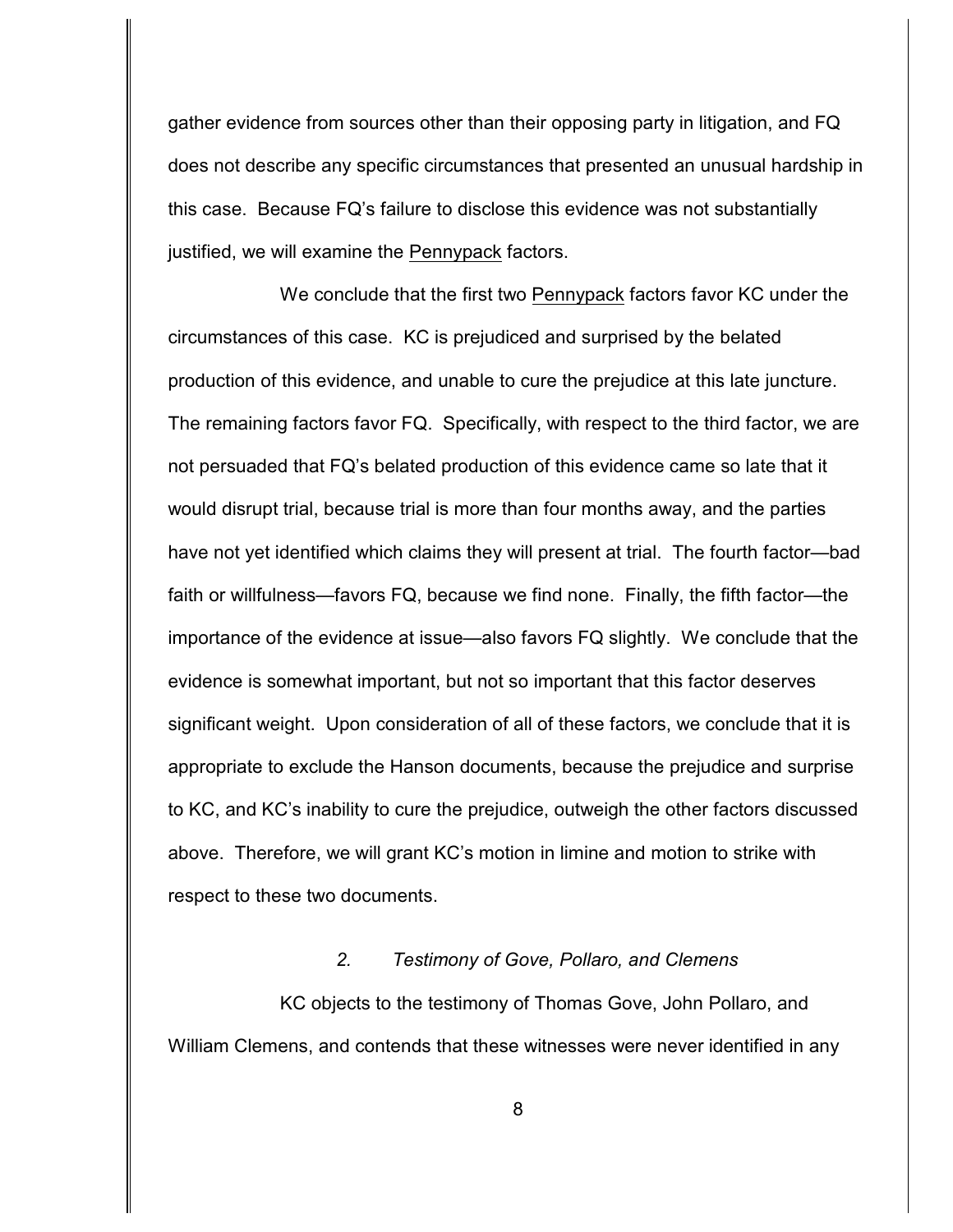capacity during discovery. Thomas Gove is an employee of Hanson's company, MTS. Although FQ neglected to specifically name Gove as an individual likely to have discoverable information, FQ notes that it did identify MTS as a source of information. Thus, FQ contends that KC should not have been surprised by FQ's intent to rely on the testimony of Gove, an MTS employee. FQ also notes that KC decided not to seek discovery from MTS, and any alleged prejudice to KC can be attributed to that decision. As justification for identifying John Pollaro belatedly, FQ argues that it contacted Pollaro in response to KC's summary judgment motion, wherein KC argued, for the first time, that FQ needed additional corroboration to use the Merries diaper as prior art. Finally, FQ notes that William Clemens was simply retained as a translator, because the Merries diaper packaging bears Japanese writing. FQ argues that it should not have come as a surprise to KC that FQ would use a witness to translate Japanese to an English-speaking jury.

Based on the parties' submissions, we conclude that FQ failed to disclose Gove, Pollaro, and Clemens as witnesses, and the failure was not substantially justified.<sup>7</sup> However, the error is harmless with respect to Clemens, the translator. We foresee no harm to KC that would result from FQ's belated identification of a translator, and KC's conclusory allegations of prejudice do not persuade us to the contrary.

 $\alpha$ <sup>7</sup> We specifically reject FQ's attempt to justify its actions by the fact that, until filing its summary judgment motion, KC never previously alleged that FQ needed further corroboration to support its prior art defense. FQ bears the burden of proof on this defense, and it is not KC's responsibility to alert FQ to insufficiencies in its proof.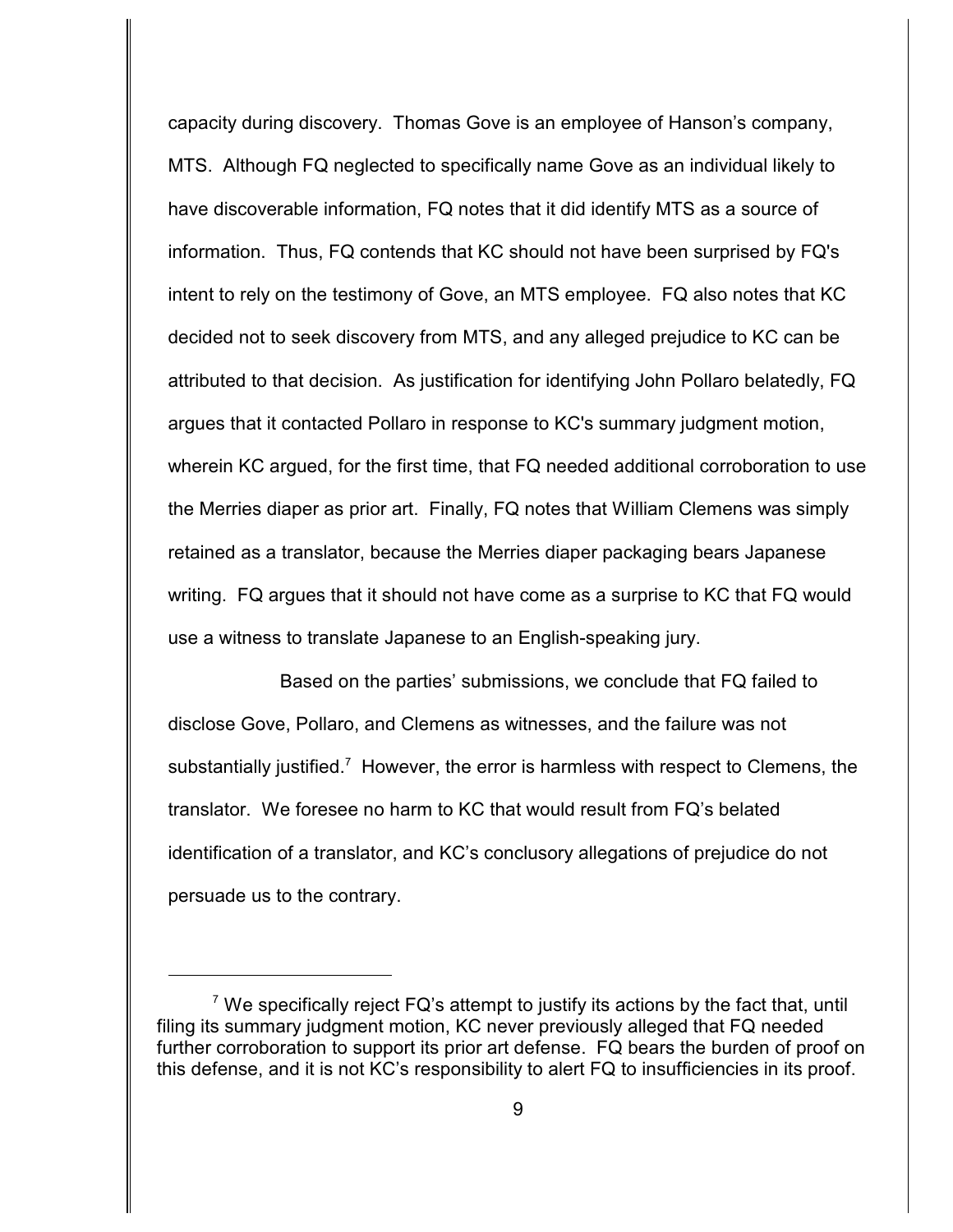With respect to Gove and Pollaro, by contrast, we do not find the error to be harmless, and we will examine the Pennypack factors. First, we note that FQ's late disclosure of these witnesses caused surprise and prejudice to KC. With respect to Gove, we conclude that there is some surprise and prejudice to KC, but KC might have avoided the prejudice by seeking discovery from MTS, Gove's employer, which was identified by FQ. With respect to Pollaro, the surprise and prejudice is greater, and KC never had an opportunity to avoid it. Nor would KC be able to cure the prejudice now, because KC has no further opportunities to take discovery. The final three Pennypack factors favor FQ, because we find no potential disruption to an orderly trial, and no bad faith, and we believe the evidence at issue to be important to FQ's defense. After weighing all of these factors, we conclude that exclusion of Pollaro's testimony is an appropriate sanction. With respect to Gove's testimony, however, we find that a lesser sanction is warranted under the circumstances of this case. We will strike Gove's declaration from the summary judgment record, and not consider it in ruling on KC's pending summary judgment motion, but we will not preclude Gove from testifying at trial.

### *3. Testimony of Lewis and Howe*

KC acknowledges that FQ made an unsuccessful attempt to subpoena depositions from Paul Lewis and Erin Howe,<sup>8</sup> but KC nevertheless objects to these

<sup>&</sup>lt;sup>8</sup> FQ sought to depose Paul Lewis, Erin Howe, and Byrn Hird, but KC opposed FQ's requests to take their depositions. FQ had already used its allotted number of depositions by that time, and for that reason, the court denied FQ's request to take additional depositions. (See Doc. 588).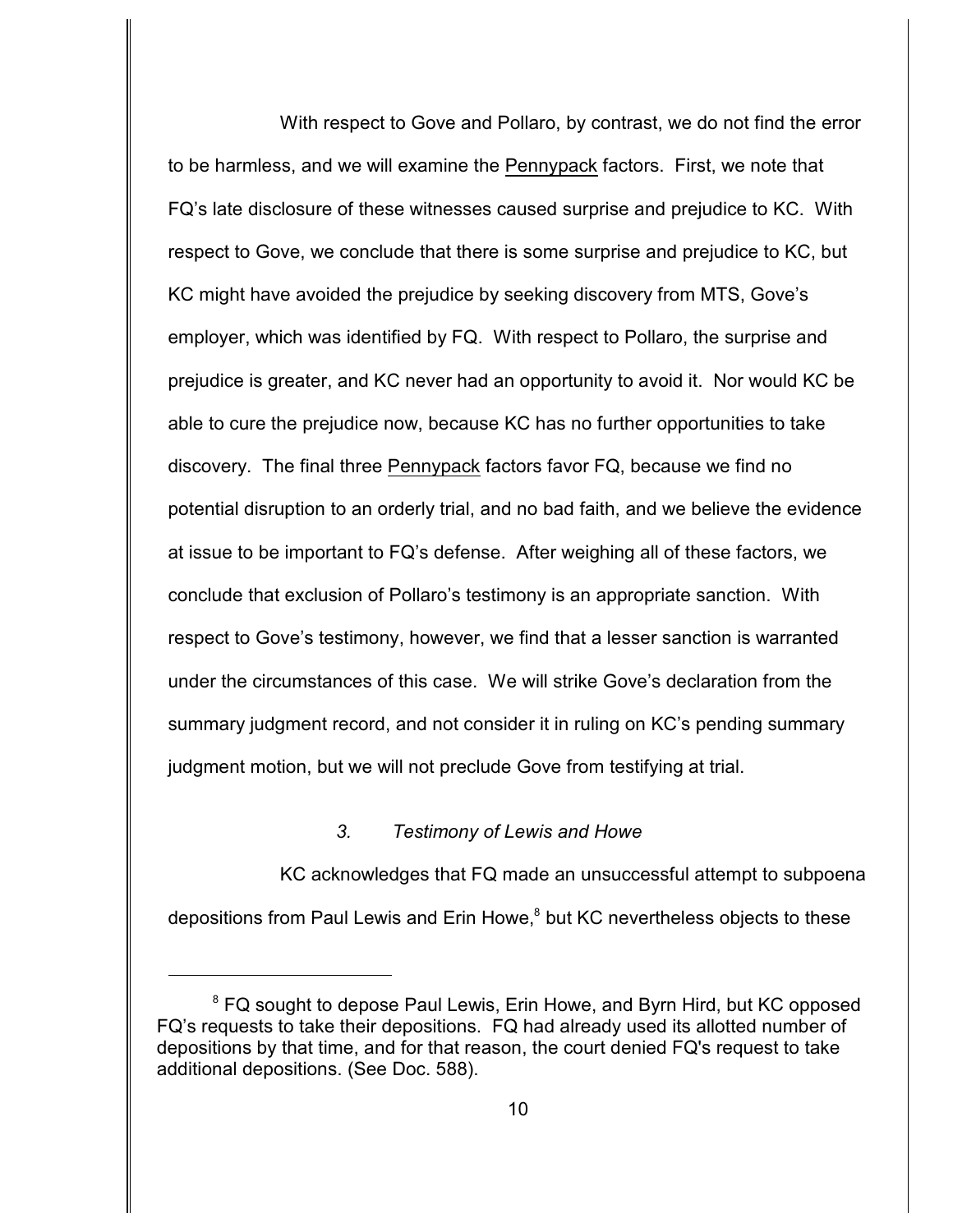witnesses on the basis that FQ did not identify them as trial witnesses. FQ contends that it did identify How and Lewis as witnesses, (see Doc. 768 at 17), and FQ also argues that it properly objected to KC's request for a trial witness list as premature. We find it unnecessary to resolve the questions of whether FQ failed to disclose these witnesses, and whether such a failure would have been substantially justified, because we conclude that, in any event, the exclusion of Lewis and Howe's testimony is not an appropriate sanction in light of the Pennypack factors and the specific circumstances of this case.

Upon consideration of the first Pennypack factor, we conclude that KC's allegations of prejudice and surprise are overstated. KC deposed these witnesses and cross-examined them on the exact same issue—whether the Pampers Y diaper is prior art invalidating the Melius Patent—in a 2002 arbitration proceeding between KC and Procter & Gamble ("P&G"). The fact that KC was "already aware of the basic substance of the witness' testimony" minimizes the prejudice to KC. See In re Paoli R.R. Yark PCB Litig., 35 F.3d 717, 792 (3d Cir. 1994). Moreover, we note that the alleged prejudice cannot be attributed solely to FQ; it is also partly attributable to KC. KC withheld their arbitration testimony from FQ throughout most of the discovery period, on the basis of a novel privilege that KC asserted over all materials from the P&G arbitration, including these witnesses' testimony. If not for this tactic, KC could have confronted these witnesses much sooner and, presumably, avoided much of the alleged prejudice. Turning to the third Pennypack factor, we conclude that waiver of the rule against calling unlisted witnesses would not disrupt the order or efficiency of a trial in this case. As noted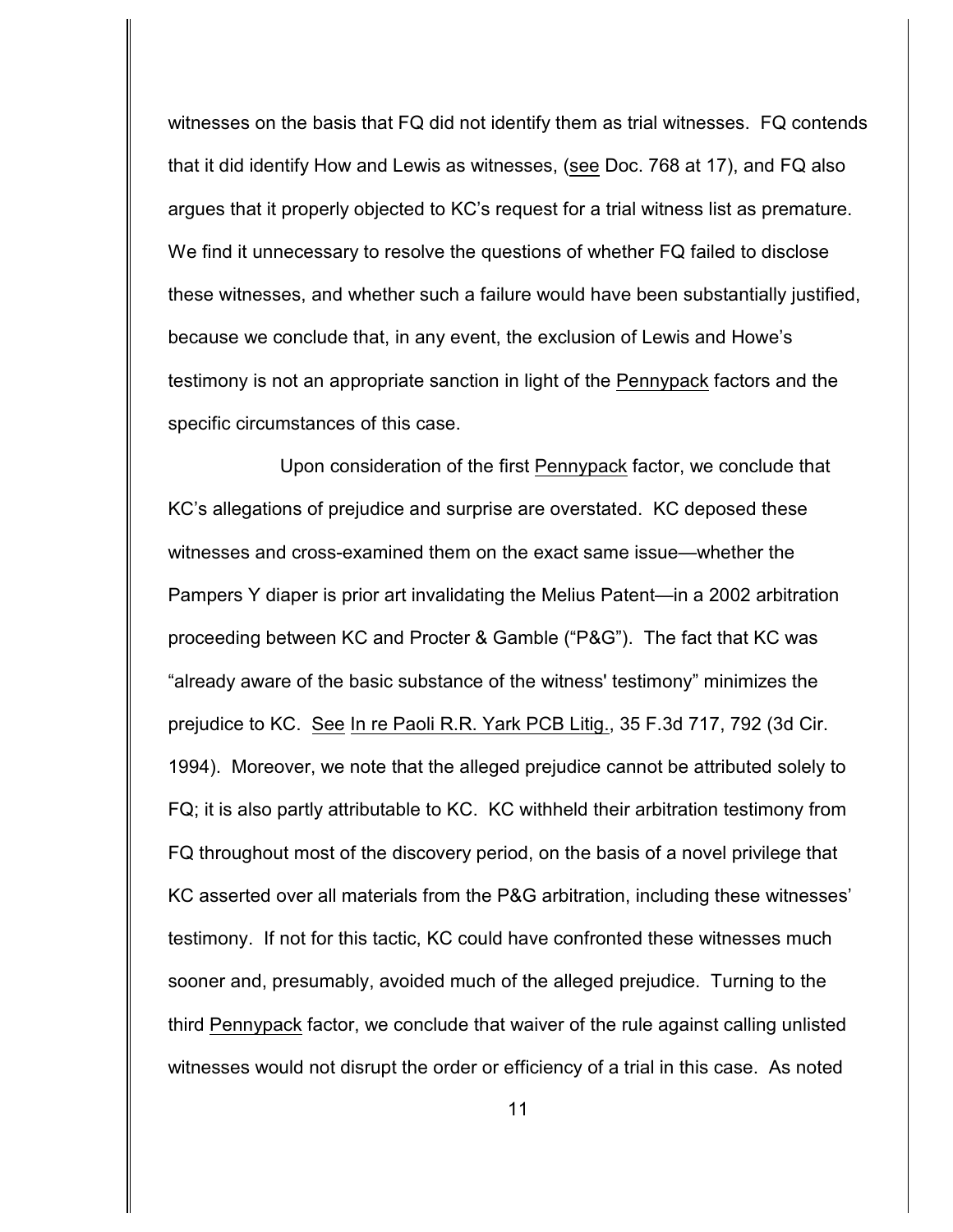above, KC has already cross-examined these witnesses on the relevant issue, and furthermore, the parties have ample time to prepare for these witnesses to testify at trial, which is more than four months away. With respect to the fourth factor, we find no bad faith. Finally, we consider the importance of the evidence at issue. We conclude that Lewis and Howe's testimony is important to FQ's defense, and this factor weighs in favor of FQ.

Therefore, even if we assume, *arguendo*, that FQ failed to identify Lewis and Howe as witnesses, and that it was not substantially justified in doing so, we conclude that it is not appropriate to exclude their testimony, in light of all the factors discussed above. We will therefore deny KC's motion with respect to Lewis and Howe.

#### *4. Testimony of Hird*

Finally, we turn to Byrn Hird. As noted *supra*, note 6, FQ identified Hird as a fact witness. KC objects to Hird's testimony on different grounds from that of the other witnesses. Specifically, KC contends that his testimony contains expert opinions, which are untimely and highly prejudicial, because FQ did not identify Hird as an expert witness or provide his opinions during expert discovery. Furthermore, KC argues that Hird cannot serve as a fact witness because his testimony is not based on personal knowledge. FQ insists that, contrary to KC's assertions, Hird's testimony is based on his personal knowledge, and FQ offers him as a fact witness.

We are not persuaded that Hird's testimony, as a whole, lacks the personal knowledge required by Rule 602 of the Federal Rules of Evidence.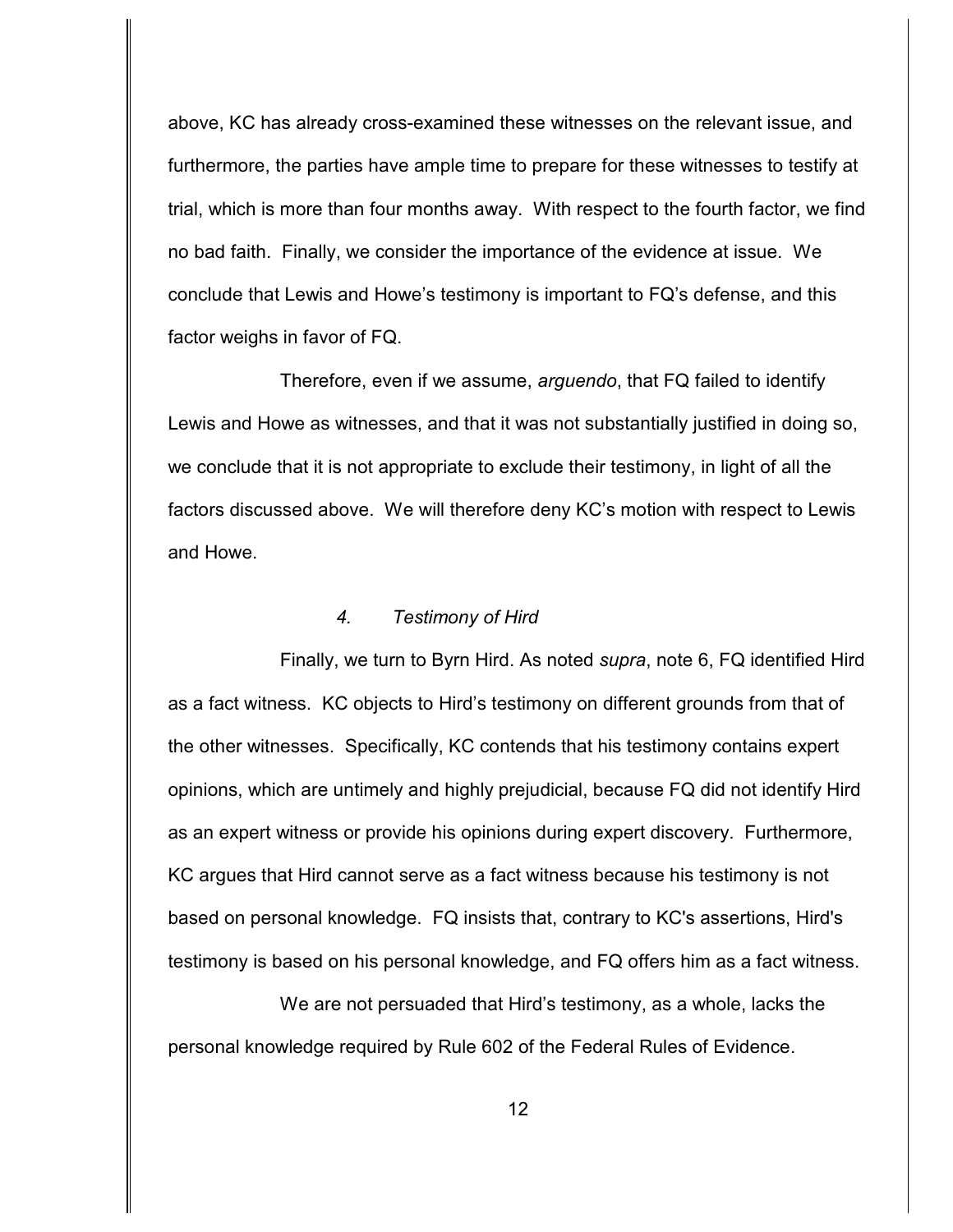Although his proposed testimony may refer to some facts about which he was "advised," we conclude that he also has personal knowledge about a variety of relevant matters. We are similarly unconvinced that Hird's references to his "opinions" necessarily render his entire testimony inadmissible. Under Rule 701, a witness who is not testifying as an expert may, in limited circumstances, offer testimony in the form of an opinion. To the extent that portions of Hird's testimony may overstep the limit of what is permissible under Rule 701, we conclude that it would be best to rule on KC's objections to such testimony in the context of trial. KC has failed to persuade us that the entirety of Hird's testimony must be excluded, and therefore, we will deny KC's motion as it pertains to Hird's testimony, without prejudice to KC's right to raise similar objections at trial.

## *B. KC's Motion for Summary Judgment of No Invalidity of the Kellenberger and Melius Patents*

KC seeks summary judgment that the Merries diaper is not prior art invalidating the Kellenberger Patent, and that the Pampers Y diaper is not prior art invalidating the Melius Patent. KC argues that, in order to establish these diapers as prior art, FQ must persuade a jury by clear and convincing evidence that these diapers were on sale or in public use in the U.S. more than one year prior to the patents' effective filing dates. KC insists that FQ's proof is insufficient to satisfy this standard, and therefore, KC seeks judgment as a matter of law on these issues.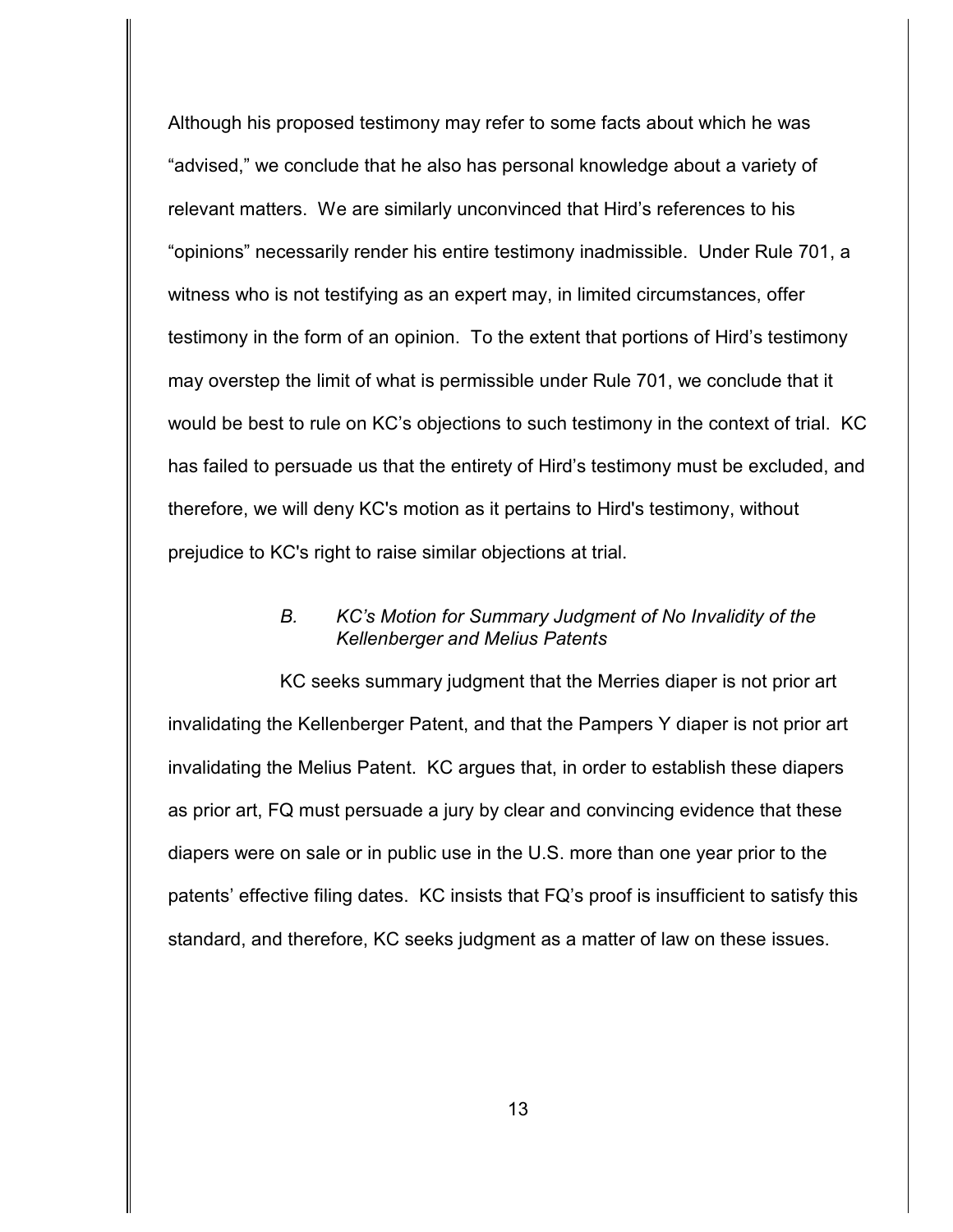In response, FQ contends that its proof is adequate. $9$  FQ points to the following evidence supporting its claims of prior art. First, the testimony of Lewis, Hird, and Howe could persuade a reasonable jury that the Pampers Y diaper was prior art, sold in the United States approximately three years before the Melius Patent was filed, and hence, it is prior art invalidating the Melius Patent. Second, Hanson's testimony could persuade a reasonable jury that the Merries diaper is prior art invalidating the Kellenberger Patent, even though the Merries diaper was sold primarily in Japan. According to FQ, Hanson will testify that he purchased a package of Merries diapers in Japan, brought the package back to MTS's facility, used a few diapers for analysis and testing, and made other diapers available for sale; $^{10}$  and this testimony will be corroborated by MTS's records.

In ruling on KC's summary judgment motion, we must credit FQ's evidence and draw all reasonable inferences in FQ's favor. Applying this standard to the evidence discussed above, we conclude that the evidence could lead a reasonable jury to reach a verdict in FQ's favor on the claims at issue. Accordingly,

 $\degree$  FQ also takes issue with the legal standard that KC describes, and FQ argues that its proof that the Merries diaper was *known* in the United States is enough to establish prior art, even if Merries diapers were not publicly used or sold.

 $10$  KC contends that Hanson's testimony fails to show that the Merries diaper was either used for its intended purpose or actually sold. As noted *supra*, note 9, FQ disputes that this is the proper standard to which its proof should be held. However, FQ proceeds to argue that, even if it is held to this standard, its evidence at least creates a genuine issue of material fact, which must be resolved by a jury. We agree that FQ's evidence is, at a minimum, sufficient to give rise to a jury question. KC's arguments—for instance, that the intended use of a Merries diaper is to be worn on a baby as an absorbent product, and that absorbency testing does not satisfy this standard—may be persuasive to a jury, but they do not convince the court that KC is entitled to judgment as a matter of law.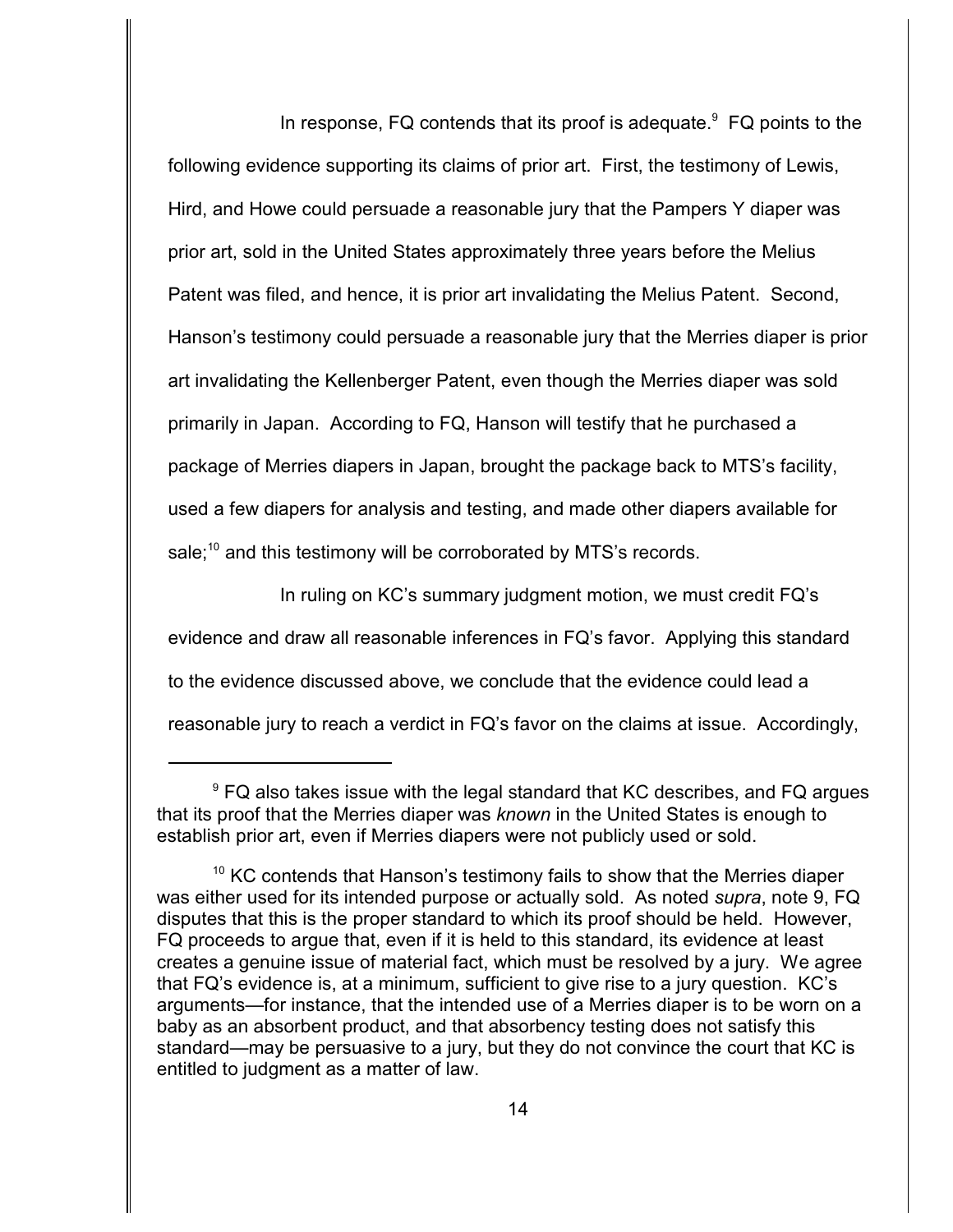KC is not entitled to judgment as a matter of law, and we must deny the pending motion for summary judgment.

# *V. Conclusion*

For the reasons stated above, we will grant the motion in limine in part and deny it in part, and we will deny the motion for partial summary judgment. We will issue an appropriate order.

> /s/ William W. Caldwell William W. Caldwell United States District Judge

Date: July 25, 2013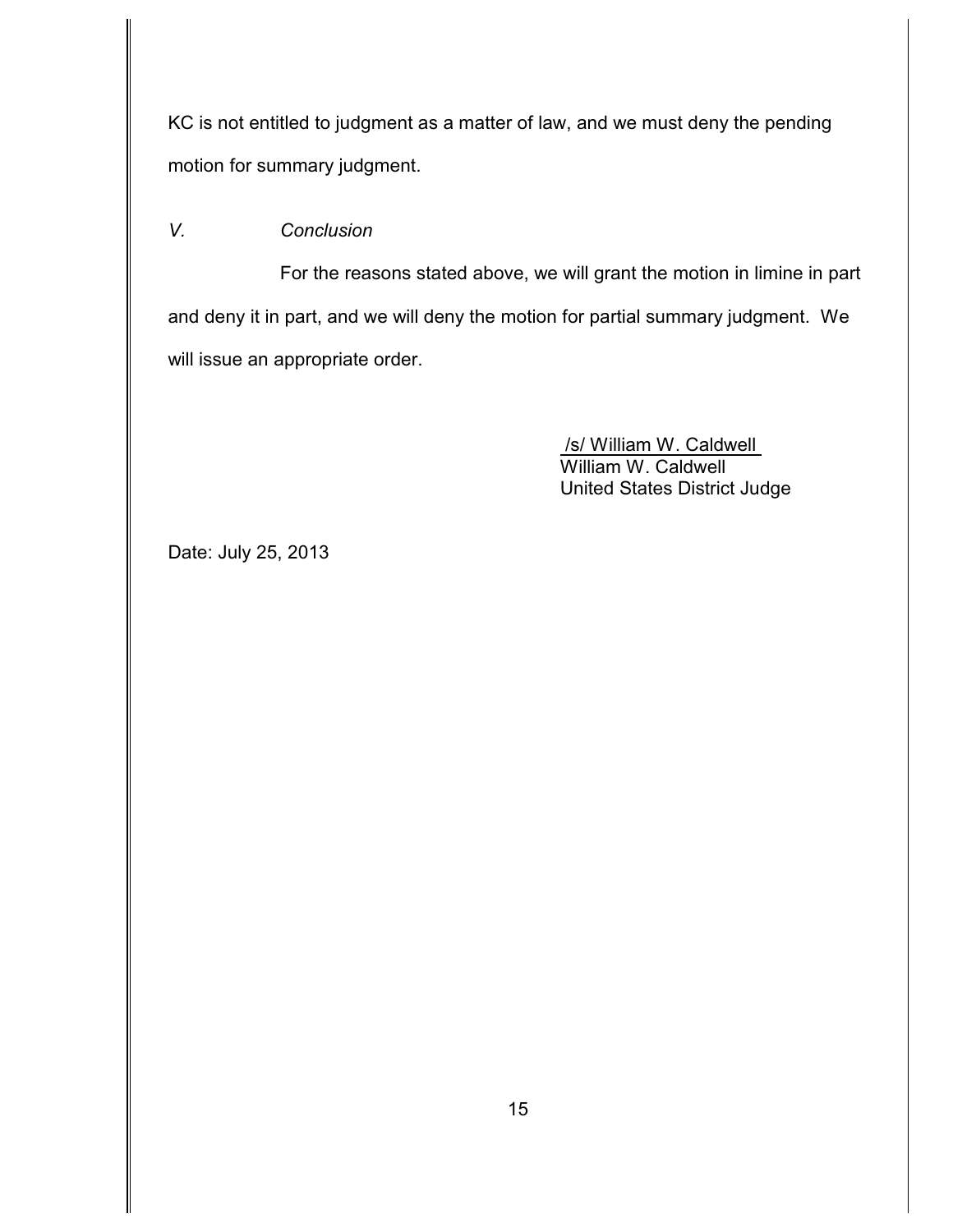## IN THE UNITED STATES DISTRICT COURT FOR THE MIDDLE DISTRICT OF PENNSYLVANIA

| KIMBERLY-CLARK WORLDWIDE, INC.,<br>Plaintiff                                                                                                                                                   |                        |
|------------------------------------------------------------------------------------------------------------------------------------------------------------------------------------------------|------------------------|
| v.                                                                                                                                                                                             | CIVIL NO. 1:09-CV-1685 |
| FIRST QUALITY BABY PRODUCTS, LLC,<br>FIRST QUALITY PRODUCTS, INC.,<br>FIRST QUALITY RETAIL SERVICES, LLC,<br>FIRST QUALITY HYGIENIC, INC.,<br>Defendants and<br><b>Counterclaim Plaintiffs</b> |                        |
| v.                                                                                                                                                                                             |                        |
| KIMBERLY-CLARK CORPORATION,<br>KIMBERLY-CLARK WORLDWIDE, INC.,<br>KIMBERLY-CLARK GLOBAL SALES, LLC,<br><b>Counterclaim Defendants</b>                                                          |                        |

# *O R D E R*

AND NOW, this 25th day of July, 2013, upon consideration of

Plaintiff's motion for partial summary judgment of no invalidity of the Kellenberger

and Melius Patents (Doc. 676), and upon further consideration of Plaintiff's motion in

limine and motion to strike (Doc. 748), and pursuant to the accompanying

memorandum, it is ORDERED as follows:

- 1. The motion for partial summary judgment (Doc. 676) is DENIED.
- 2. The motion in limine and motion to strike (Doc. 748) is GRANTED in part and DENIED in part as follows:
	- a. The motion is GRANTED with respect to Exhibits 4 and 5 to Doc. 735, James Hanson's declaration.